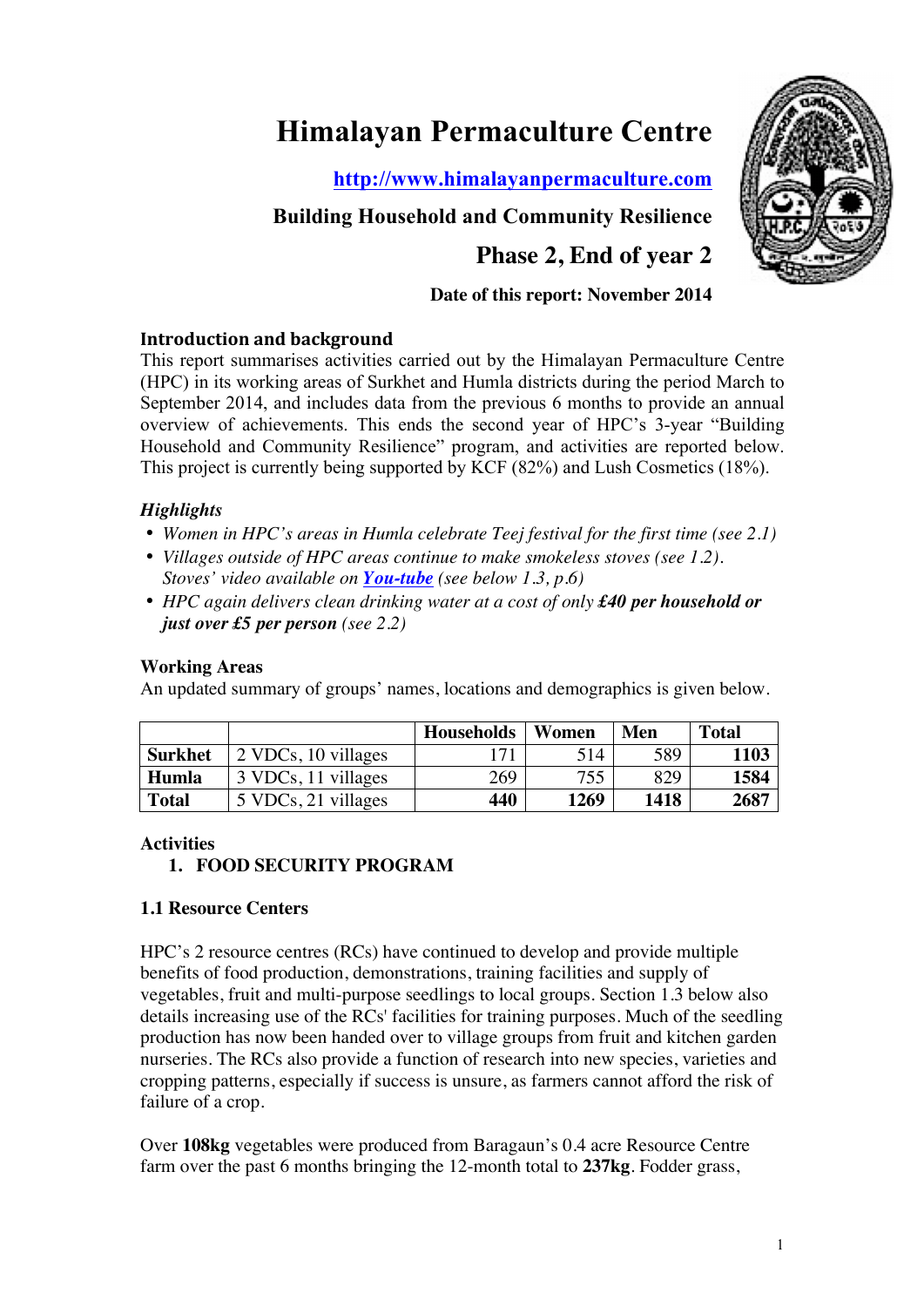mainly from Napier, has been 210kg making a total for the year **962kg** (including tree fodder, which is cut mainly over the winter).

At Baragaun RC diversification into agro-forestry systems has continued and a further **258 trees and shrubs** have been planted over the monsoon, including mulberry, comfrey, lemon grass and sugar cane. From the RC nurseries a total of **33 multipurpose trees and shrubs** have been planted at the school. In addition the RC has produced **313 grafted fruit trees** for distribution that will happen over winter.

Also at Baragaun RC an extra **400W of solar panels** have been added to the existing 220W system to provide extra power for slide and film shows and running the centre's laptops and printer. A new **bamboo training hall** has also been added to cater for larger groups.

At Dapka RC in Humla, over the past 6 months **1140kg of vegetables** have been harvested from **15 varieties**, making a total of **3070kg** for the year, while over **2500kg of fruits** have been harvested from apple, peach, plum, pear and walnut trees. Hazelnut trees brought from UK 4 years ago have also produced their first nuts. A further 38 trees and shrubs have been planted on the RC (a total for the 12 months of **277**), and **510 seedlings** distributed to the local community (total for the year **769**).

#### **1.2 Farmers' demonstrations**

Purchase of tools, seed and other materials from this budget line have now ceased, although other activities have continued as below.

#### **Farmers making integrated demonstrations**

HPC has been carefully cataloguing the number of households enacting the various techniques demonstrated and taught and these are recorded in the table below, which is a summary of all practical work carried out in the groups from April to September, and total for year 2. Figures represent no: households practicing each technique.

|                             |                | <b>April-Sept 2014</b> |              | <b>Previous 6</b> | <b>Total year</b> |
|-----------------------------|----------------|------------------------|--------------|-------------------|-------------------|
| <b>Practical Activities</b> | <b>Surkhet</b> | Humla                  | <b>Total</b> | months            |                   |
| <b>No: households</b>       |                |                        |              |                   |                   |
| implementing                | 170            | 272                    | 442          | 432               | 442               |
| House hygiene               | 167            | 197                    | 364          | 256               | 364               |
| Stove                       | 50             | 16                     | 66           | 62                | 128               |
| Toilet                      | 31             | 12                     | 43           | 47                | 90                |
| Grinder                     | 167            | 142                    | 309          | 181               | 330               |
| Water pot                   | 167            | 205                    | 372          | 241               | 372               |
| Hay box                     | $\theta$       | $\theta$               | 0            | 0                 | $\bf{0}$          |
| Sweepings                   | 74             | 55                     | 129          | 129               | 258               |
| Waste water                 |                |                        |              |                   |                   |
| management                  | 17             | 204                    | 221          | 185               | 267               |
| Plate/pot rack              | 65             | 15                     | 80           | 90                | 170               |
| Compost                     | 85             | $\overline{1}$         | 86           | 48                | 134               |
| Fodder trough               | 15             | $\mathbf{1}$           | 16           | 21                | 37                |

Most of these activities are illustrated in the Farmers' Handbook.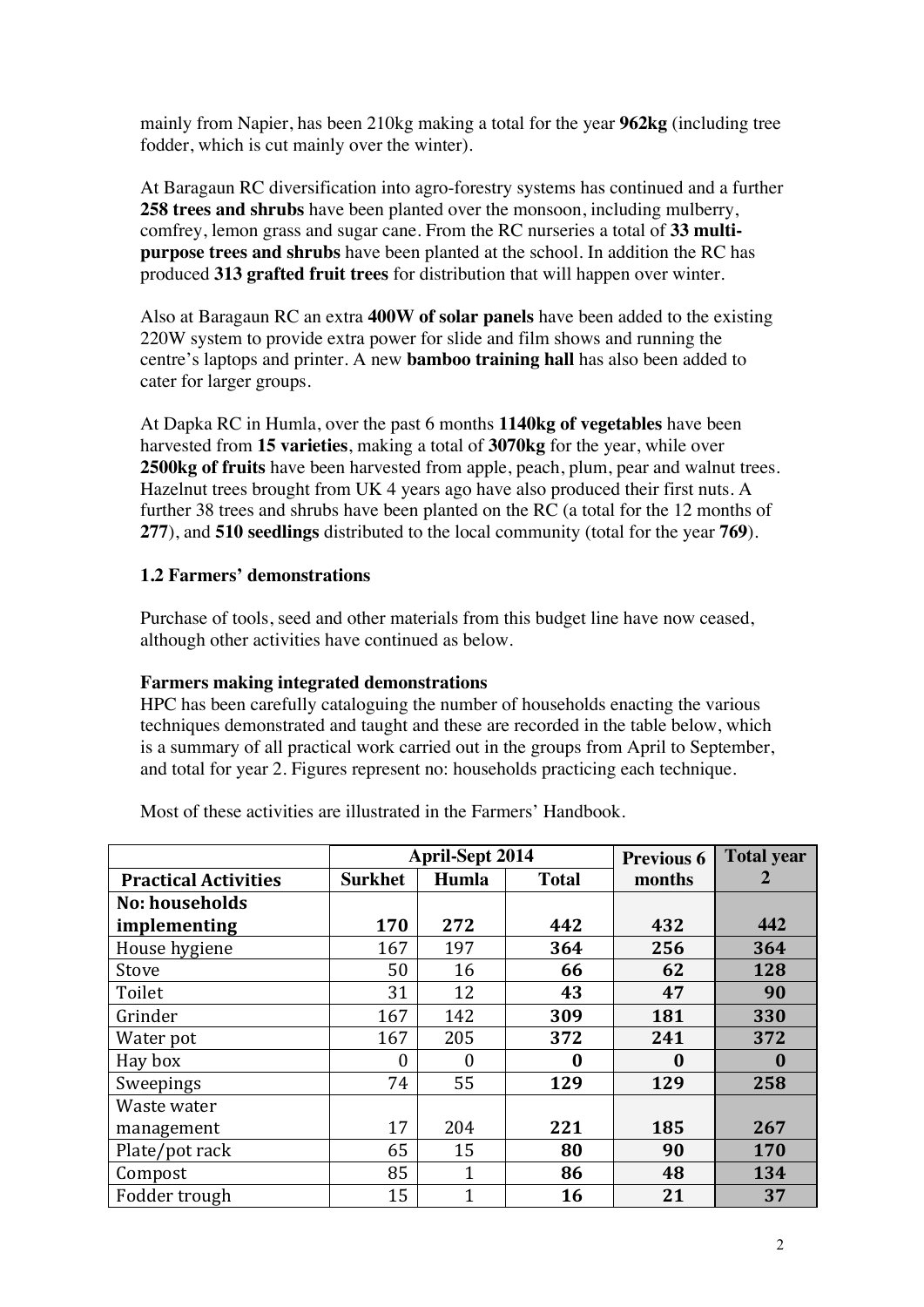| Salt lick                 | 18               | 21               | 39          | 77             | 116            |
|---------------------------|------------------|------------------|-------------|----------------|----------------|
| Kitchen                   |                  |                  |             |                |                |
| garden/vegetables         | 165              | 241              | 406         | 173            | 406            |
| Mulching                  | 7                | $\boldsymbol{0}$ | 7           | 8              | 15             |
| Liquid manure             | 19               | 8                | 27          | 34             | 61             |
| hot bed                   | $\overline{0}$   | $\overline{0}$   | $\bf{0}$    | 32             | 32             |
| Leaf pots                 | 32               | 52               | 84          | 38             | 122            |
| Home nursery              | $\overline{0}$   | $\boldsymbol{0}$ | $\bf{0}$    | $\bf{0}$       | $\bf{0}$       |
| Fruit nursery             | 17               | $\overline{1}$   | 18          | 139            | 157            |
| Air nursery               | 8                | $\boldsymbol{0}$ | 8           | 39             | 47             |
| Off season onions         | $\overline{0}$   | $\overline{4}$   | 4           | 11             | 15             |
| Grafting                  | 25               | 47               | 72          | 100            | 172            |
| <b>Budding</b>            | 3                | 11               | 14          | 16             | 30             |
| Top grafting              | $\overline{0}$   | $\overline{1}$   | 1           | 8              | 9              |
| Air layering              | 55               | 19               | 74          | 40             | 114            |
| Pot irrigation            | 4                | 3                | 7           | 17             | 24             |
| Orchard                   | 13               | 41               | 54          | 27             | 81             |
| Agro-forestry             | 3                | $\overline{1}$   | 4           | 7              | 11             |
| <b>SRI</b>                | 31               | 17               | 48          | $\bf{0}$       | 48             |
| Green manures             | $\boldsymbol{0}$ | $\overline{2}$   | $\mathbf 1$ | $\mathbf{1}$   | $\overline{2}$ |
| No till                   | $\boldsymbol{0}$ | $\boldsymbol{0}$ | $\bf{0}$    | $\bf{0}$       | $\bf{0}$       |
| <b>Bamboo cuttings</b>    | $\overline{0}$   | $\overline{0}$   | $\bf{0}$    | $\overline{2}$ | $\overline{2}$ |
| Improved plough           | $\boldsymbol{0}$ | 18               | 18          | 191            | 211            |
| <b>Fruit tree Pruning</b> | $\overline{2}$   | 14               | 16          | 60             | 76             |
| Greenhouse                | $\overline{1}$   | $\overline{2}$   | 3           | 13             | 16             |

HPC is starting to assess which of these households constitute integrated demonstrations. Some households are only practicing a few techniques in and around the house and not so much in the fields, some have started to apply most of the techniques all around their farms. From this assessment will emerge a ranking of farmers in 3 grades: those applying most/all of the techniques, those applying many, and those applying just some/few. Beyond just the techniques HPC will be looking at the farmers' role in facilitating the spread of the techniques amongst their community and beyond. These are chiefly the **barefoot consultants**, who have received the Permaculture Design Course, Trainers' Training, and have enacted most of the techniques on their own land.

#### **Fruit and multi-purpose tree production**

There are 2 main seasons for tree raising and planting: the winter, when most fruit tree grafting is done, and fruit trees grafted the previous winter are planted, and the summer, during the monsoon, when most other types of tree and shrub are planted. Some grafted fruit trees are also planted in the summer, especially where water may be a limiting factor if planted in the winter, affecting the survival of the young plants.

The table below summarises the number of fruit trees grafted over winter, the number of grafted seedlings distributed/planted (both sets of figures reported in the previous report which covered the winter grafting and planting period), the number of grafted stock in nurseries awaiting distribution this coming winter, and the number of nongrafted fruit and multi-purpose seedlings planted/distributed over the past 6 months.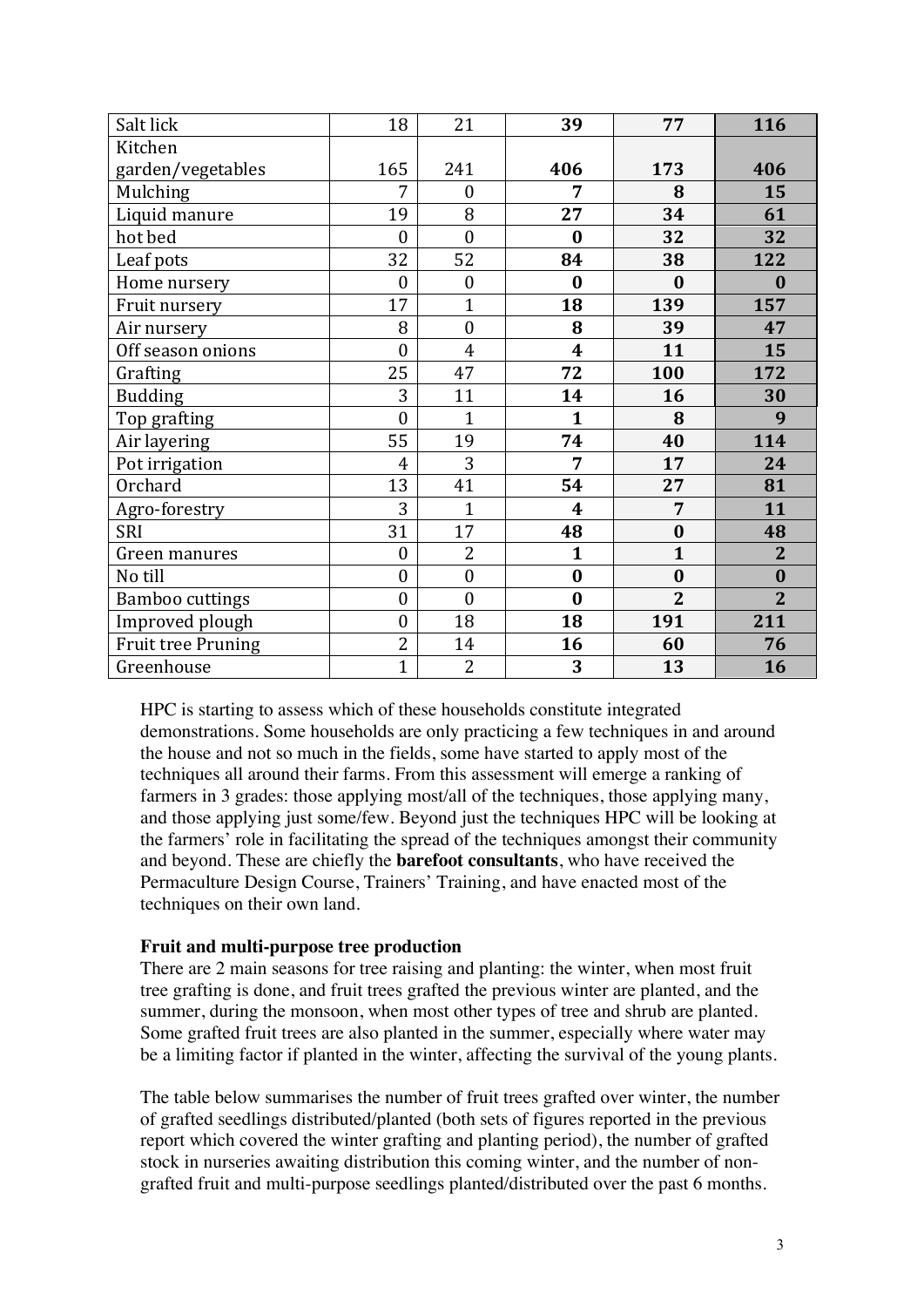|                | <b>Grafted</b><br>Jan-Feb 14 | <b>Grafted</b><br>seedlings<br>planted | Successful,<br>ready for<br>distribution | Non-<br>grafted<br>planted |
|----------------|------------------------------|----------------------------------------|------------------------------------------|----------------------------|
| <b>Surkhet</b> | 800                          | 145                                    | 257                                      | 6443                       |
| Humla          | 2526                         | 1368                                   | 2251                                     | 132                        |
| <b>Total</b>   | 3326                         | 1513                                   | 2508                                     | 6575                       |

Grafted species include apple, pear, peach, walnut, plum, apricot and almond. Details are given in Annex C. A total of **6575 seedlings** comprising **35 species** of non-grafted fruit and multi-purpose trees and shrubs have been planted in both areas over the summer. Non-grafted fruit includes orange, lemon, lime (and several other types of citrus), banana, guava and pomegranate. Other species planted for fodder, fuelwood and other useful products include soapnut, cardamom, tree cotton, mulberry, bamboo, Moringa, comfrey, alder and pepper tree. Planting is also done for windbreak, soil erosion control and establishment of living fences/hedges.

#### **SRI Rice Farming**

Numbers of farmers practicing SRI rice growing principles are steadily increasing. This year 48 farmers are documented. Usually they are trying it out on a small plot of land – the total under SRI is only 0.4Ha (1 acre) though some farmers, who have been practicing for a number of years, are increasing the proportion of their paddies as they get used to the technique. Rice harvest figures are not available for this report as the harvest is still being gathered, and will be presented in the next report.

#### **Community Funds**

Each of HPC's village groups maintain a community micro-finance fund where they collect a monthly deposit from each member and use the funds collected to provide loans for various income generating activities or emergency needs. This reporting period's audit is summarised below:

|         | Loans given | Expenses | Cash   | <b>Total NRs</b> | <b>GB£</b> |
|---------|-------------|----------|--------|------------------|------------|
| Humla   | 97,800      |          | 46,000 | 1,43,800         | 915        |
| Surkhet | 6.67.111    | 1,16,485 | 45,699 | 8,29,295         | 5,283      |
| Total   | 7,64,911    | 1,16,485 | 91,699 | 9,73,095         | 6,198      |

Examples of loans given are for livestock purchase, small business investments, school fees, medical expenses and food purchase. Examples of "expenses" include paying grain fees for a community owned breeding bull or goat, stationary and general running costs for the fund, and community feasts.

#### **Stoves Evaluation**

As described in the previous report, HPC has achieved 100% coverage of its smokeless stove building program in Humla, with all households having built 1, sometimes 2 stoves over the past 3 years. At present HPC is evaluating the use and benefits of the stoves, for which a consultant from *Sarkari Samaj* Mr Punaram Panthi has been facilitating participatory evaluation methods in Humla. The full report will be summarised in the next reporting period.

As well as achieving 100% coverage in its own area (total 269 stoves) HPC has recorded over 100 other stoves built in Kalika VDC where it has 1 group in Barigaun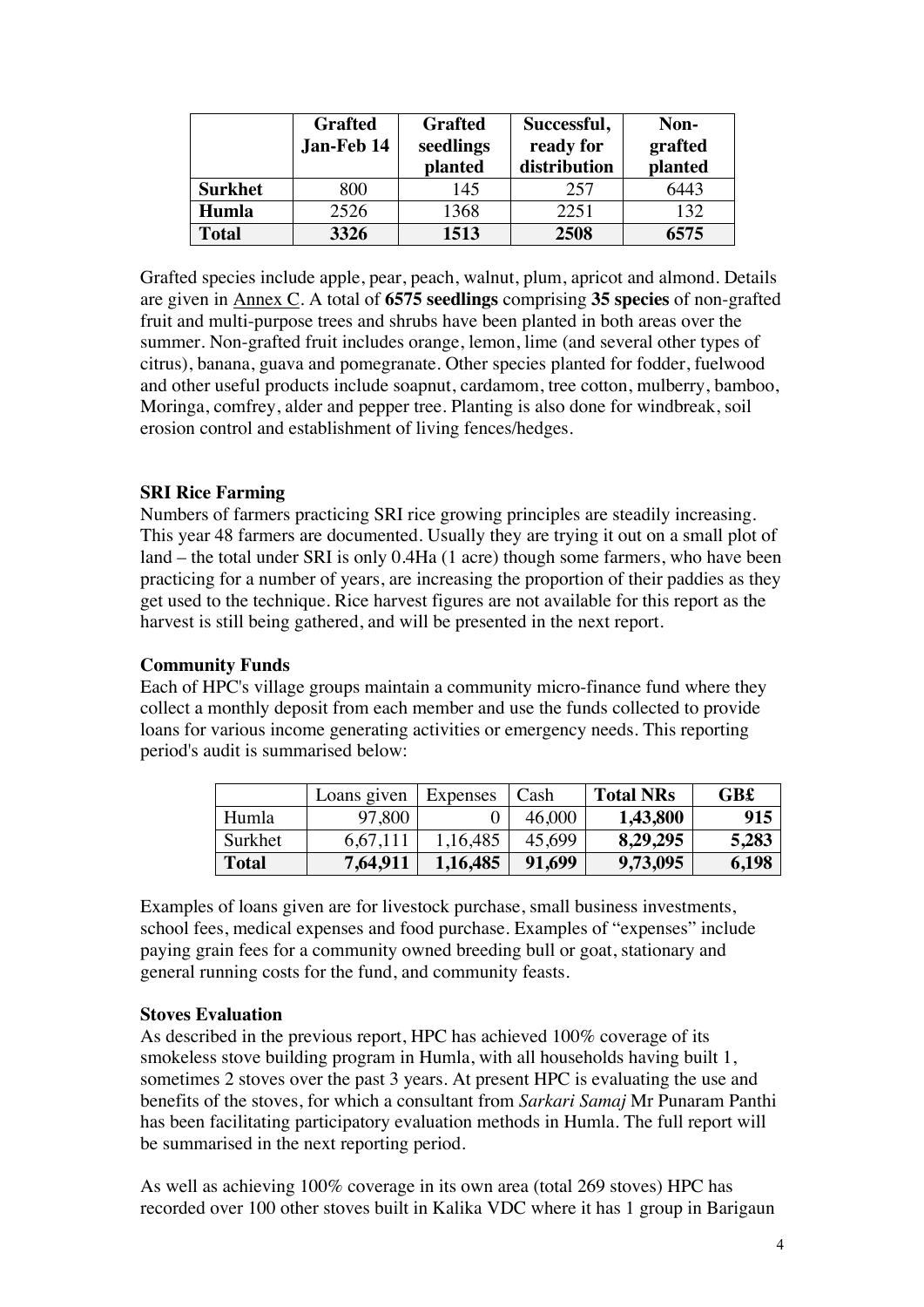(i.e. in addition to the stoves of its own group). In Kalika and other surrounding VDCs there are known to be other unrecorded stoves as well, but the number is not sure.

HPC is also observing that some householders are starting to modify the stoves, which is possible because a) they have understood the main need of smoke control and firewood saving, and b) because they are built with local resources, skills and tools. This ability to modify of an introduced technology is an indicator that the technique is becoming sustainably embedded in the society. Villagers can then adapt the basic principles to other designs that better fit their needs.

In this case, stove modifications include:

- o having a dual mouth making 2 stoves with one chimney (to be able to cook a large pot independently on the second stove)
- o having a slit for cooking *roti* (chapati)
- o having an extra plug for cleaning out ash

In total HPC has built **378 stoves** in its working area.

It has spent **NRs 37000/- (£235)** to build **185** of these using its **barefoot consultants** to train villagers.

If the iron stoves are provided, costing NRs 10000/- (£64) a piece, as advocated by some development programs, 185 stoves would be **NRs 1,850,000/- (£11,783**).

378 iron stoves would cost **NRs 37,80,000/- (£24,076)**

#### **1.3 Farmers' Training**

Different formats of farmers' training have continued since the last reporting period. There are 3 main formats: residential 5-day farmers training held at the Resource Centres (RCs); mobile 3-day trainings held in the villages, and short single-topic trainings of 30 minutes to a few hours, which may be held at the RC or in the villages. Topics are decided depending on season and stakeholder needs. Mobile trainings may be general or for specific topics such as livestock health (see below 1.4) or women's health (see below 2.1). In this period technical trainings have included stove making, budding, seedlings planting, mushroom growing, air layering, leaf pots, SRI rice cultivation and beekeeping.

**Surkhet No: Trainings Days Participants Women Men Total** Residential Farmers' Training 1 1 5 2 13 15 Organisational Capacity building training 1 1 4 2 13 **15** Mobile Farmers' Training  $\begin{array}{|c|c|c|c|c|c|c|c|c|} \hline \end{array}$  4 | 12 | 23 | 31 | 54 Technical Trainings 19 29 19 94 149 243 **Total 35 40 121 206 327**

A training summary is below.

#### **Humla**

|  | nnp<br>Farmers<br>-Resident<br>tial |  |  |  | ∽ |  |
|--|-------------------------------------|--|--|--|---|--|
|--|-------------------------------------|--|--|--|---|--|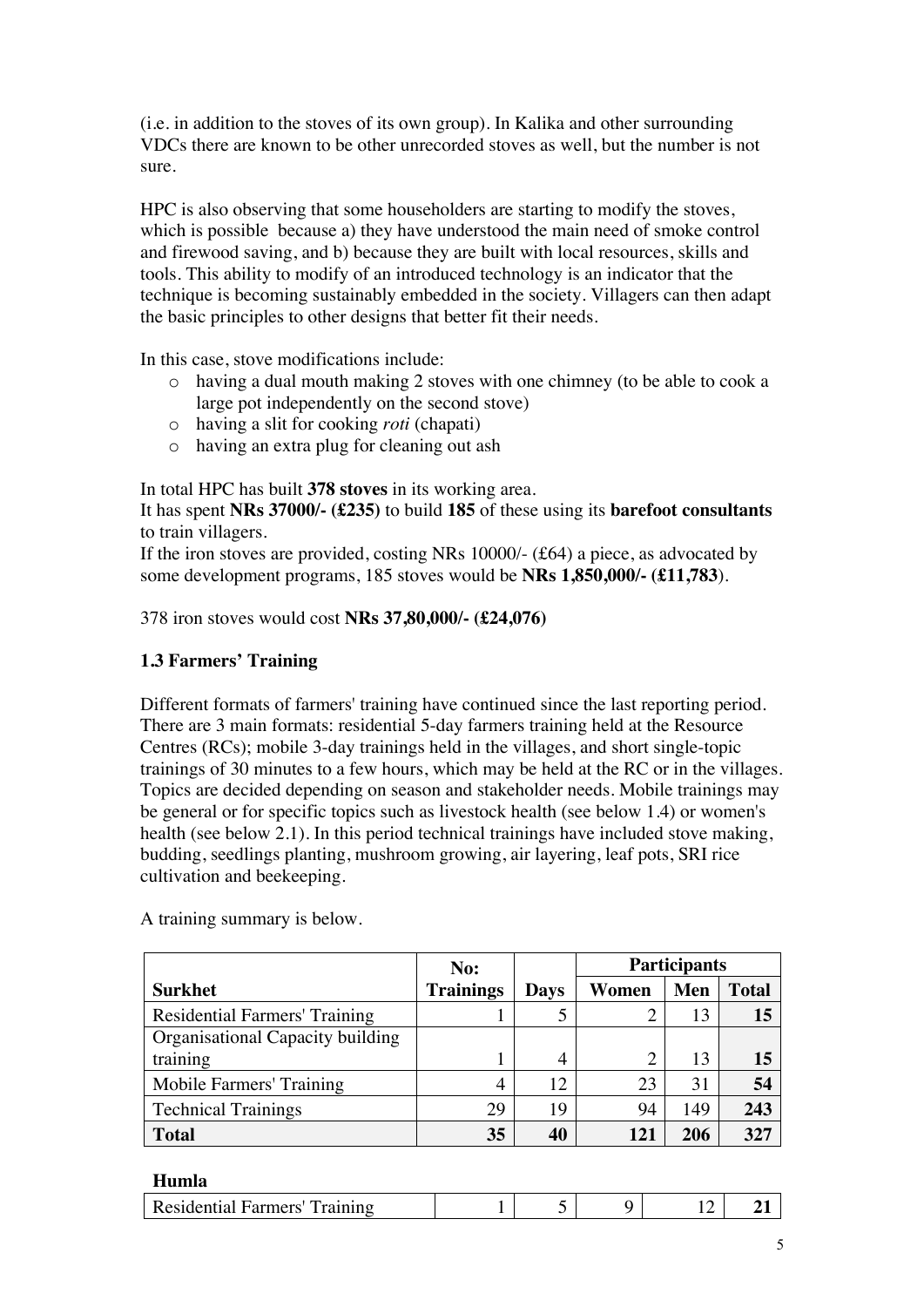| Mobile Farmers' Training                 | 6              | 14    | 63  | 72  | 135  |
|------------------------------------------|----------------|-------|-----|-----|------|
| Livestock MT                             | $\overline{2}$ | 6     | 19  | 17  | 36   |
| <b>Technical Trainings</b>               | 34             | 23    | 209 | 136 | 345  |
| <b>Total</b>                             | 43             | 48    | 300 | 237 | 537  |
| <b>Total All Areas</b>                   | 78             | 88    | 421 | 443 | 864  |
| Last reporting period                    | 69             | 100.5 | 382 | 398 | 780  |
| <b>Total for the year Oct 13-Sept 14</b> | 147            | 188.5 | 803 | 841 | 1644 |

#### **Slide and Film shows**

In Surkhet and Humla staff have been showing slides and films in the villages using solar-powered pico-projectors. In this reporting period**11 slide and film shows** have been shown in villages and HPC Resource Centres, to a total of **300 villagers** (**104** women and **196** men). Thus the total for the past 12 months is **34 slide/film shows to 1041 people (479 women and 562 men)**. Slide shows have included erosion (environmental, social and economic), green manures, orchard management, vegetable growing, toilet construction, soil conservation and regeneration, agroforestry and integrated pest management. Films have included Child marriage, and HPC's very own video about construction, maintenance and use of its smokeless stoves (see below).

#### **Stoves Video**

The stoves' video produced by HPC staff as described in the previous report is available on You-Tube, for the Nepali version see *https://www.youtube.com/watch?v=lhzOK5GjqIA*. **To see the video with English**  subtitles, click on the subtitles icon in the bottom right hand corner and select English.

#### **1.4 Livestock**

HPC's Livestock program encompasses 3 main areas: farmers' training, stock treatment and provision of improved breeds.

In this period, mobile Livestock Health Training has been provided in **2 villages** in Humla to a total of **36 farmers (19 women and 17 men).** Details are provided in **Annex E** under Mobile Farmers' Training (see also above 1.3). Topics in the training include:

| <b>Topic</b>      | <b>Issues</b>                                                             |
|-------------------|---------------------------------------------------------------------------|
| Balanced diet     | Grain, fodder (raised off the ground/fed in troughs, chopped), salt lick, |
|                   | mixing with grain husk (otherwise a waste resource)                       |
| Breed improvement | Selection of good livestock and introduction of improved varieties and    |
|                   | maintaining genetic diversity                                             |
| Shed Hygiene      | Keeping shed clean; maintaining air flow (windows)                        |
| Treatment         | Importance of timely treatment; use of local herbs                        |

For treatment of livestock, trained technicians have been providing clinics in each village. A summary is given below: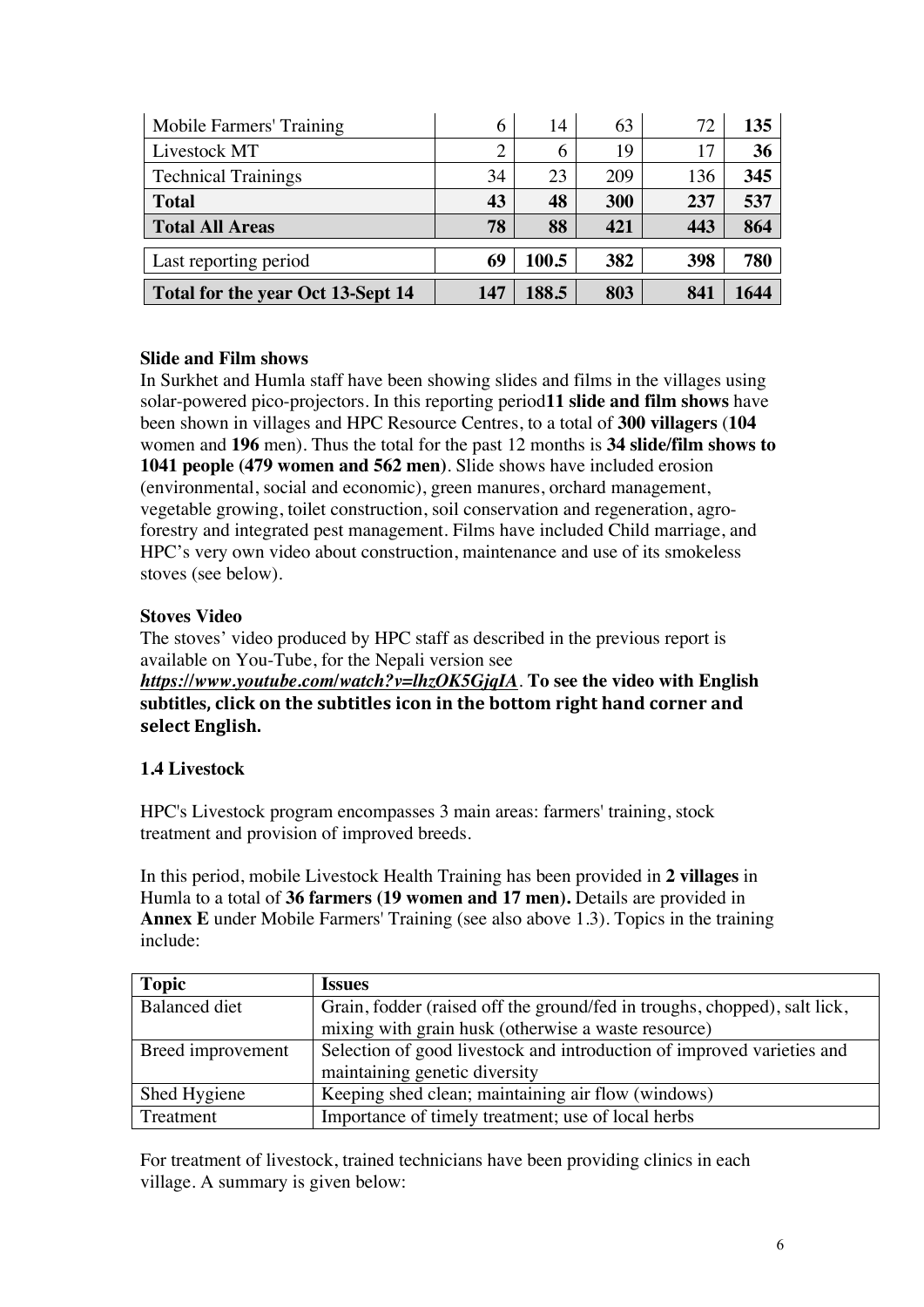#### Livestock treatment: Combined summary **for this reporting period**

|              | Cow | <b>Buffalo</b> | Goat/sheep | <b>Horse</b> | Chicken | <b>Total</b> |
|--------------|-----|----------------|------------|--------------|---------|--------------|
| Humla        | 262 | 16             | 272        | ັ            | 4       | 557          |
| Surkhet      |     |                | 198        |              |         | 198          |
| <b>Total</b> | 262 | 16             | 470        | ∩<br>Ĵ       | 4       | 755          |

| <b>Treatment</b>  | Humla | <b>Surkhet</b> | <b>Total</b> |
|-------------------|-------|----------------|--------------|
| Internal parasite | 430   | 171            | 601          |
| Castration        | 54    | 27             |              |
| External parasite | 71    |                | 71           |
| Colic             |       |                |              |
| <b>Total</b>      | 557   | 198            | 755          |

Over the past 12 months the combined summary of livestock treatment is as follows (including health camps held in the previous reporting period, and village visits) :

|         | Cow | <b>Buffalo</b> | Goat/sheep | Pig    | <b>Horse</b> | Chicken | <b>Total</b> |
|---------|-----|----------------|------------|--------|--------------|---------|--------------|
| Humla   | 272 | 16             | 333        |        | ື            | 4       | 628          |
| Surkhet | 42  | 26             | 556        | ◠      |              |         | 627          |
| Total   | 314 | 42             | 691        | ∩<br>J | 2<br>J       | 4       | 1255         |

| <b>Treatment</b>  | Humla | <b>Surkhet</b> | <b>Total</b> |
|-------------------|-------|----------------|--------------|
| Internal parasite | 430   | 600            | 1030         |
| External parasite | 121   |                | 121          |
| Castration        | 75    | 27             | 102          |
| Colic             |       |                |              |
| <b>Total</b>      | 628   | 627            | 1255         |

#### **Breed Improvement**

In Humla **2 male goats** have been provided to 2 groups (in Chihi and Dapka villages) for breeding purposes.

In Humla, Livestock fodder seed has been distributed to 14 households in 8 villages: White clover 2kg, Grazing Rye 1kg and Alfalfa 1kg.

#### **1.5 Irrigation**

Irrigation systems implemented in this period are part of drinking water systems (see below 2.2) where tapstands are designed to feed sprinkler systems for home gardens and nurseries.

#### **2. HEALTH PROGRAM**

#### **2.1 Women's Health Program (WHP)**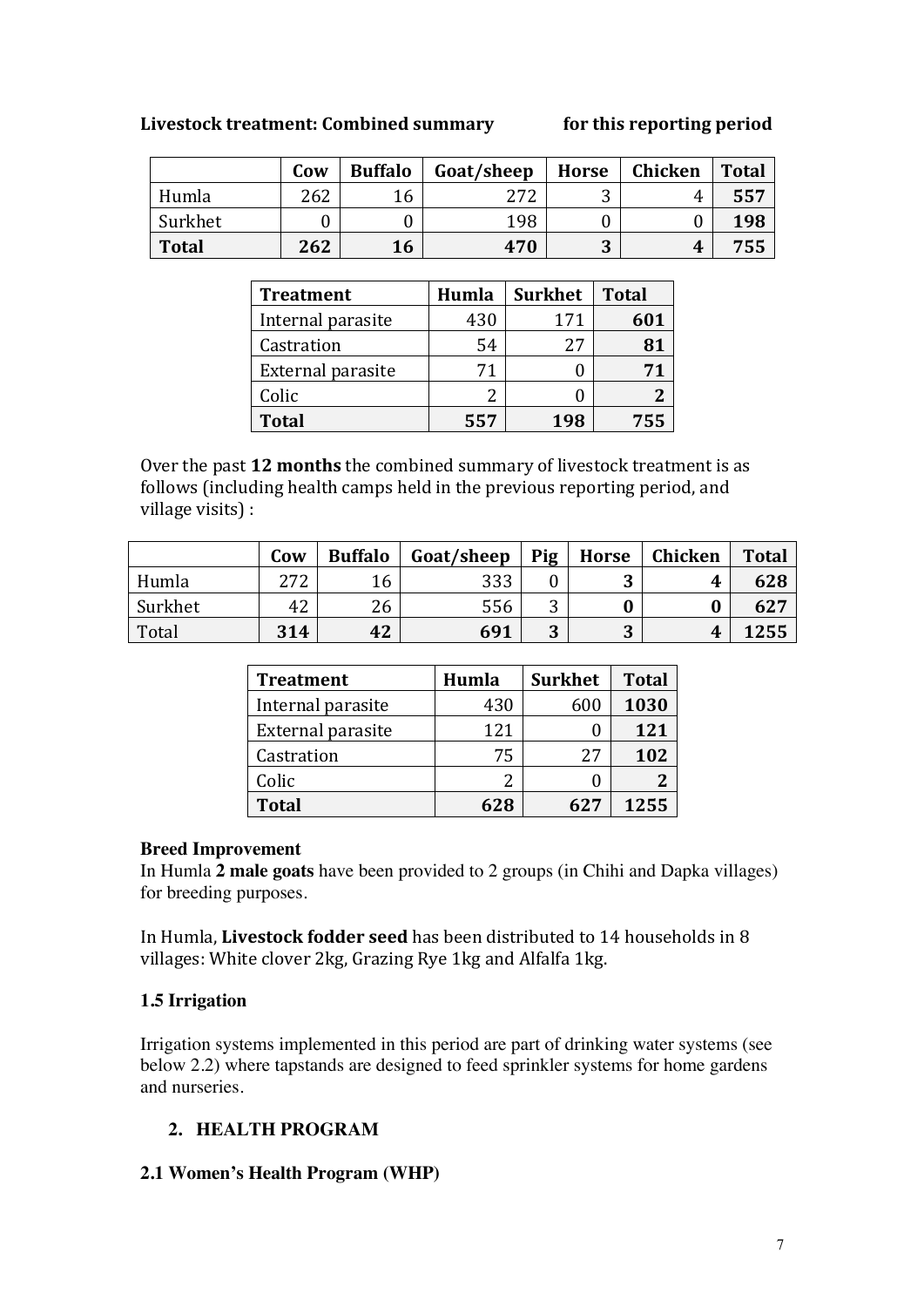#### **Women's Health Training (WHT)**

In the previous reporting period a WHT for **17 women and 2 men** was held in Surkhet (see previous report. During this reporting period a similar training was held in Humla, followed by the Women's Health Camp (WHC – see below). In this 5-day training **15 women** received training in a range of topics as described below:

| <b>Topic</b>                                          | <b>Issues</b>                                                                                                                                             |  |  |
|-------------------------------------------------------|-----------------------------------------------------------------------------------------------------------------------------------------------------------|--|--|
| Gender                                                | Effects of cultural practice and effects on health e.g.<br>education, taboos                                                                              |  |  |
| <b>Physiology</b>                                     | Differences between external and internal female and<br>male reproductive organs                                                                          |  |  |
| <b>Adolescence and puberty</b>                        | Physical and psychological changes in girls, and<br>importance of health issues at this time                                                              |  |  |
| <b>Menstrual cycle</b>                                | Health, hygiene, workloads and cultural issues (taboos,<br>discrimination, etc.)                                                                          |  |  |
| <b>Common reproductive</b><br>system-related ailments | Symptoms, importance of health, hygiene, diet as<br>preventative and curative measures; treatment using<br>simple techniques and local herbs              |  |  |
| <b>Family planning</b>                                | Temporary family planning methods used by men and<br>women; effectiveness; side-effects on women; need for<br>gender-participation                        |  |  |
| <b>Pregnancy and</b><br>childbirth                    | Growth stages/process and the importance of health,<br>diet; dangers                                                                                      |  |  |
| Women in the economy                                  | Role of women; access and control of finance; means of<br>production                                                                                      |  |  |
| Herbs for women's<br>health                           | Reliance on allopathic drugs, their side-effects and<br>correct use; examples of local herbs and their use;<br>empowerment through use of local resources |  |  |

#### **Mobile Women's Health Training**

An abridged version of the WHT is provided in the Mobile WHT that is delivered directly in separate villages, allowing more women to attend compared to a residential course. In Humla 3 **mobile WHTs** have been provided to a total of **71 women and 5 men**.

Over the past 12 months a total of **18 Mobile Trainings** (WHMT) have been facilitated by HPC staff in Humla and Surkhet for a total of 389 women throughout the reporting period.

#### **Humla Women's Health Camp (WHC)**

In August HPC collaborated with the local VDC Health Post in Madana to run a 2 day women's education and health camp at the local Health post in Lotpata village of Madana VDC. As the title suggests, the camp was not just about diagnosis and treatment of women's health issues but also focussed on wider education around women's health. Aims of the education at the camp were:

•To provide information and awareness about gender discrimination, domestic violence, women's rights and legal access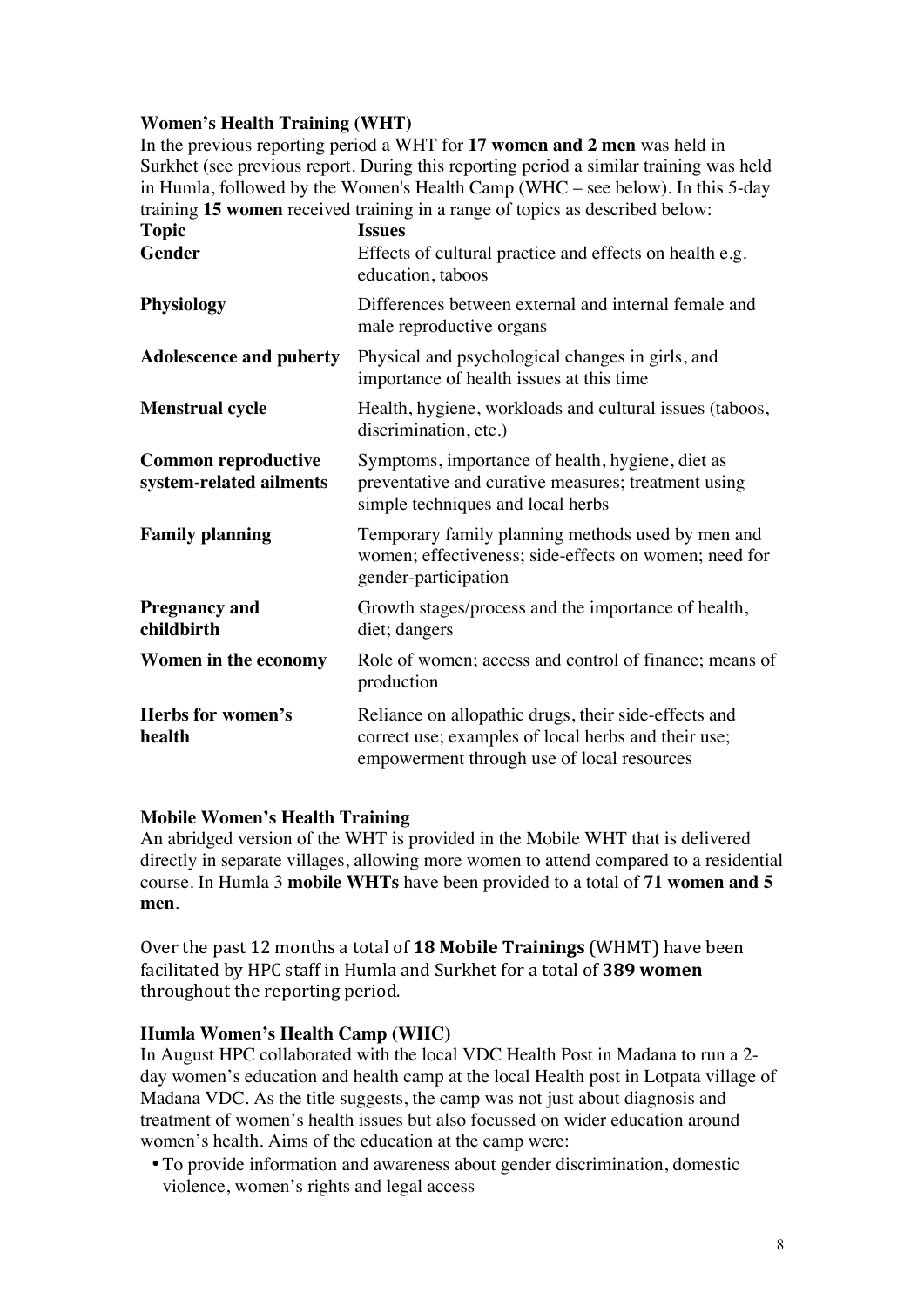- •To increase awareness of women's health issues such as prolapse, menstrual problems and feminine hygiene
- •To provide knowledge of women's reproductive health physiology and biology
- •To provide education about the use of herbs for preventative care and treating common women's reproductive ailments
- •To promote the principle of self help through self analysis, self diagnosis and selftreatment of women's health problems
- •To help facilitate and mobilise local government and civil organisations and individuals to be proactive in combating gender discrimination and supporting women's health issues

Women attending the camp, hailing from 3 local VDCs in southern Humla (Madana, Maila and Kalika) were registered in groups of 10 and each group went through an education program comprising:

- A display of herbs with information on their processing and use
- Poster displays of human physiology, centres of disease, causes of disease, ways of diagnosis; family planning methods
- Discussion on the value of cooperation and prevention of domestic violence and the importance of gender harmony

In total **263 women** and **10 men** received treatment and counselling for a variety of ailments, summarised in the table below.

| <b>Diagnosis</b>        | No.              | <b>Herbal Treatment (if used)</b>            |  |  |
|-------------------------|------------------|----------------------------------------------|--|--|
|                         | patients         |                                              |  |  |
| Prolapsed uterus        | 32               | Ring fitted, counseling, yoga                |  |  |
| Uterine cramps          | 5                | Counseling, heat treatment                   |  |  |
|                         |                  | Counseling, hygiene, neem oil (Azardirachta  |  |  |
|                         |                  | indica), katuko (Neopicrorhiza               |  |  |
|                         |                  | scrophulariiflora), chiraito (Swertia        |  |  |
| White discharge         | 41               | chirayita), tito                             |  |  |
| Backache                | 6                | Rest, posture, counseling                    |  |  |
| Vaginal itching         | 12               | Neem oil, counseling, katuko, tito, chiraito |  |  |
| Urinary tract infection | 7                | Bathe with neem water                        |  |  |
|                         |                  | Re-hydration, willow bark, reduce smoke in   |  |  |
| Eye ache                | 13               | kitchen                                      |  |  |
|                         |                  | Rest, posture, counseling, katuko, tito,     |  |  |
| Wound on uterus         | 14               | chiraito                                     |  |  |
|                         |                  | Herbs (dhubo, Cynodon dactylon), fenugreek,  |  |  |
| Gastric ulcer           | 10               | milk                                         |  |  |
| Headache                | 12               | Re-hydration, reduce smoke in kitchen        |  |  |
| Worms                   | 89               | Shiru root, hygiene                          |  |  |
| Irregular menstruation  | 5                |                                              |  |  |
| Pregnancy test          | $\boldsymbol{4}$ |                                              |  |  |
| Infertility             | $\boldsymbol{4}$ | Counseling                                   |  |  |
| Diarrhoea               | 7                | Neem oil                                     |  |  |
| Weakness/lack of        |                  | Rest, yoga, diet                             |  |  |
| energy                  | 4                |                                              |  |  |
| Cough                   | 7                | Rest, reduce smoke in kitchen                |  |  |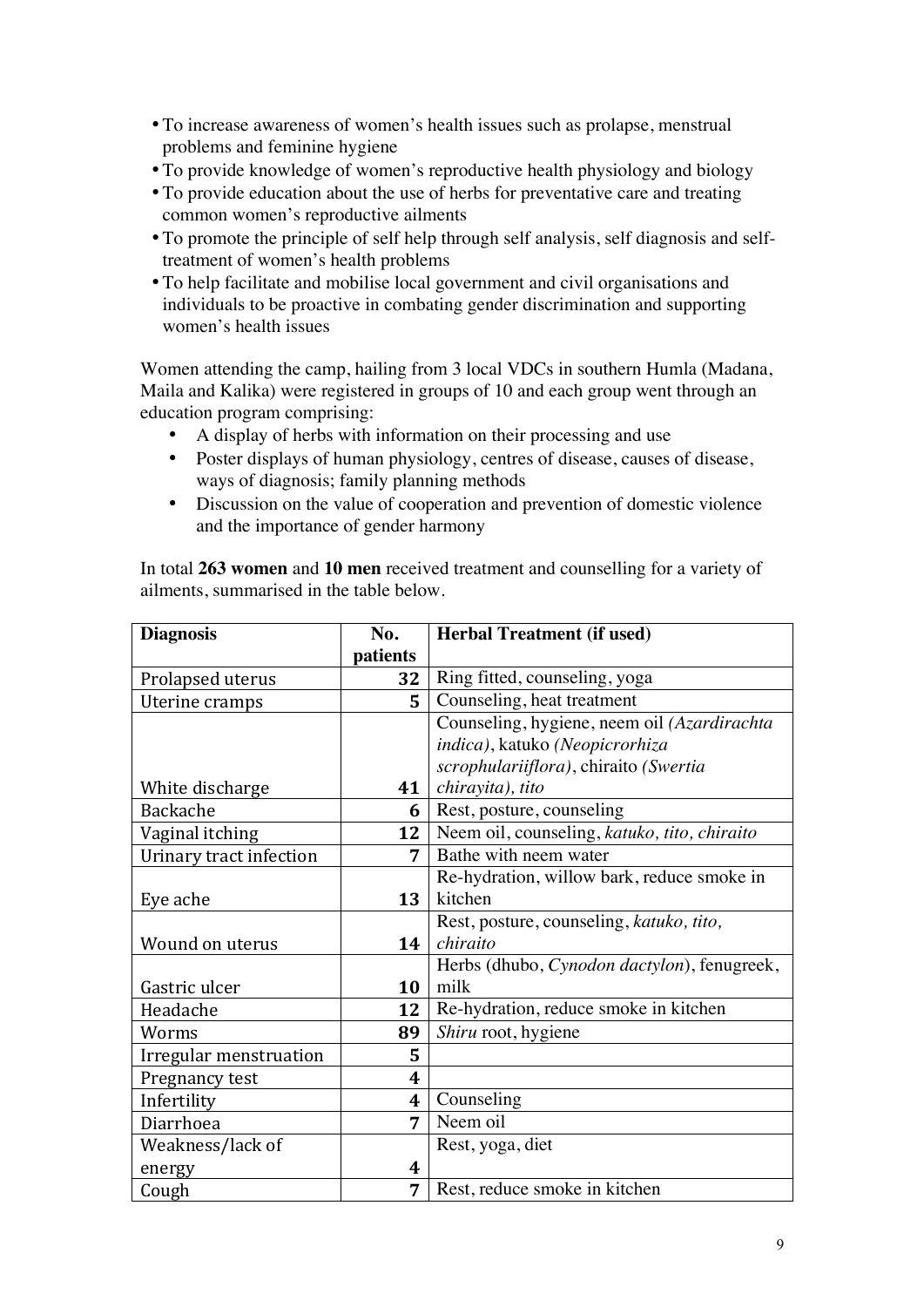| No menstruation |                    | Counseling |
|-----------------|--------------------|------------|
| <b>Total</b>    | 272<br>$\angle 13$ |            |

A similar health camp was provided in Surkhet in March and was detailed in the previous report. The table below combines results from the two Women's Health Camps

| 12 months      |     | Diagnosis & Treatment | Referral |   |       |
|----------------|-----|-----------------------|----------|---|-------|
|                |     | m                     |          | m | total |
| <b>Surkhet</b> |     |                       |          |   |       |
| Humla          | 263 |                       |          |   | 281   |
| <b>Total</b>   | 325 | 19                    |          |   | 352   |

HPC has also provided an autoclave for the VDC health post to be used at its health camps and for use at other times.

#### **Women's Health Network (WHN)**

The WHNs have continued to meet every 3 months in Humla and Surkhet. They discuss a range of topics including preparing for training programs and health camps, hear stories from the villages of violence against women, and how to increase cooperation with government line agencies and NGOs.

#### **Teej Women's festival held for the first time in Humla**

In Humla the Women's Health Network (WHN) organised a Teej festival women's dance program. Teej is a traditional festival for women held throughout Nepal, where women gather together to share stories, sing and dance. In Humla, however, this festival is not traditionally held because of the patriarchal concept that women are not allowed to dance (read: enjoy themselves!) in public. Mainly due to HPC's work in awareness raising and health education for women over the past years' women have been empowered to agree to hold the festival for the first time in southern area of Humla (and the men, similarly empowered, have agreed). At the festival, held in August, women from all HPC villages in Humla gathered at Madana High School and sang songs about religion, and how the culture of violence against women must be changed, and how men must support women in this change. This is an important step for women in Humla to have taken, and an indicator that the women's empowerment programs of HPC are having a positive effect.

#### **2.2 Drinking Water**

HPC has used its traditional method of non-cement tanks to capture springs before piping water through break tanks to tap stands in the villages.

In Surkhet 2 **systems** providing **20 taps** have been built in addition to the 2 reported up to March. The new drinking water systems, for Ghatutol and Salghadi villages (Himal and Pragatshil groups respectively) are integrated with sprinkler irrigation for kitchen gardens and nurseries. In total **22 households** comprising **145 people (67 women and 78 men)** have been provided drinking water, which also benefits **658 livestock**.

As an example of the low cost of the systems HPC constructs, the following table illustrates costs for Salghadi system: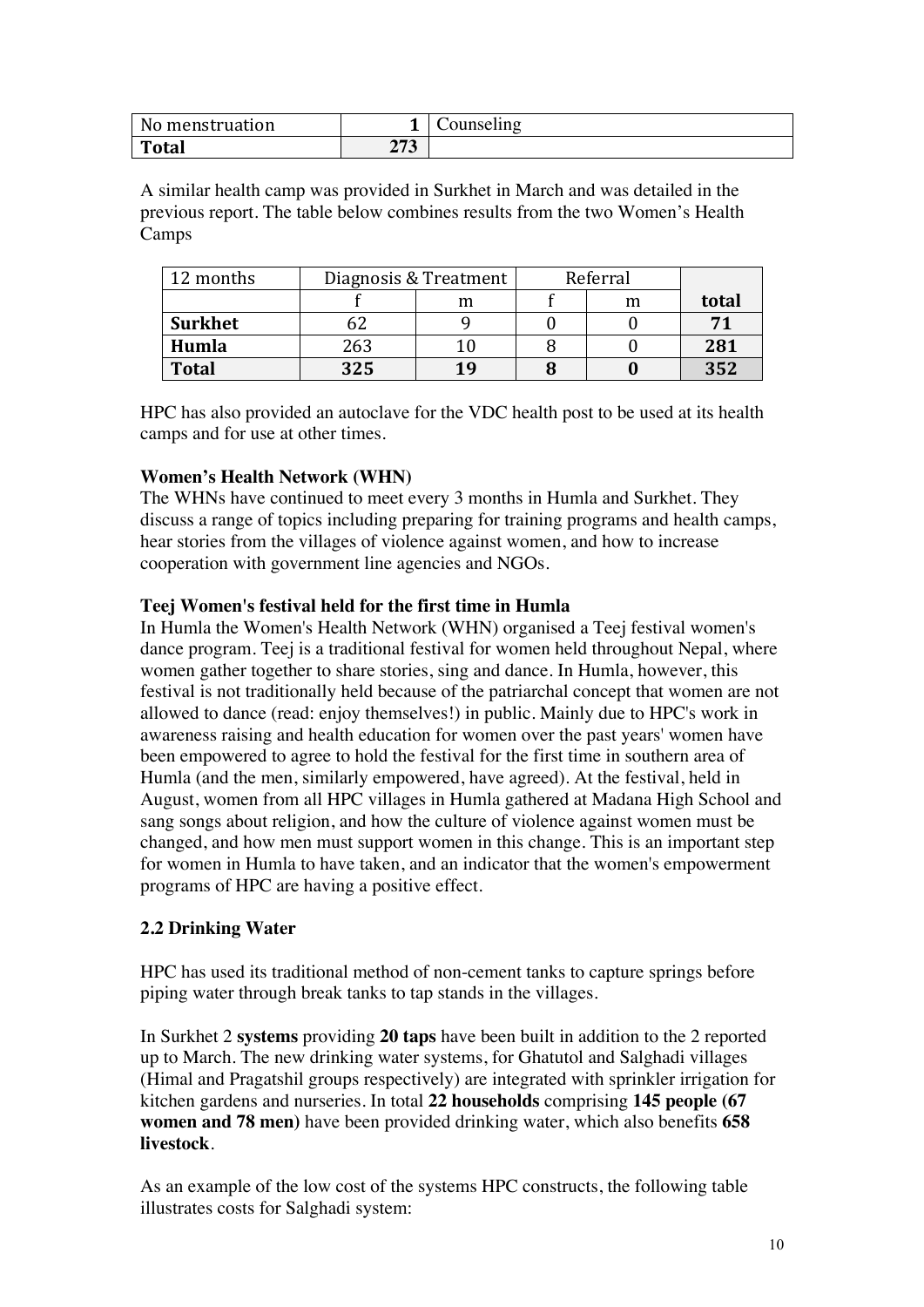| Salghadi        | <b>NRs</b> | GB£    |
|-----------------|------------|--------|
| Cost            | 63359      | 403.56 |
| Cost per h-hold | 6336       | 40.36  |
| Cost per person | 812        | 5 1 7  |

Local community labour contribution to these 2 systems totalled **329 person days**, valued at **NRs 98,700/- (GB£630).**

#### **EDUCATION PROGRAM**

#### **3.1 Practical Literacy Classes**

This activity involves running practical literacy classes in Humla and Surkhet. The PLCs combine Freirian literacy principles with HPCs unique collection of practical activities based on the Farmers' Handbook (FHB), an easy-to-read compendium of over 40 farmer-friendly methods to increase domestic household and farm productivity. PLC participants learn letters and words, and later sentences, that form topics from the FHB such as stove, nursery, toilet, hygiene, diet, fruit tree grafting, etc. At the same time as developing their literacy skills, they also apply the methods in their own houses and fields.

**Four PLCs** (2 in Surkhet and 2 in Humla) have run for 9 months and are now complete. In total **80** villagers were enrolled in the PLCs **(77 women and 3 men).**

#### **3.2 Schools' Program**

In Humla 62 exercise books and 54 pens have been distributed to the children that have successfully grown seedlings distributed in the previous report (that's 116 out of 130 seedlings distributed).

| Topic                           | Hours | Girls          | <b>Boys</b>    | Total | Outputs                                                  |
|---------------------------------|-------|----------------|----------------|-------|----------------------------------------------------------|
| Planting seedlings              | 1     | 5              | 5              | 10    | 12 Asian pepper trees planted in school<br>fence         |
| Compost making                  |       | 7              | 4              | 11    | 3 compost heaps made                                     |
| Mulching, companion<br>planting |       | 10             | 8              | 18    | 6 seedlings planted, mulched and<br>companion planted    |
| Kitchen gardening               |       | 10             | 12             | 22    | Beans, pumpkin & cucumber planted at<br>school           |
| Using local medicinal<br>herbs  |       | $\overline{4}$ | $\overline{4}$ | 8     | Use of <i>Artemisia</i> as antiseptic on fresh<br>wounds |
| Weeding                         |       | 4              | 7              | 11    | Fruit nursery weeded                                     |
| Making teaching posters         | 10    | 3              | 3              | 6     | 6 posters made                                           |
| Games playing                   |       | 10             | 12             | 22    | rules of games & discipline explained                    |
| Total                           | 17    | 53             | 55             | 108   |                                                          |

In Surkhet classes have continued to be provided at **Sidheswori Primary School** in Baragaun. Details are below:

In total **169 seedlings** have been planted by pupils at the school, including Asian pepper tree (timur), mulberry, comfrey, lemon grass and broom grass.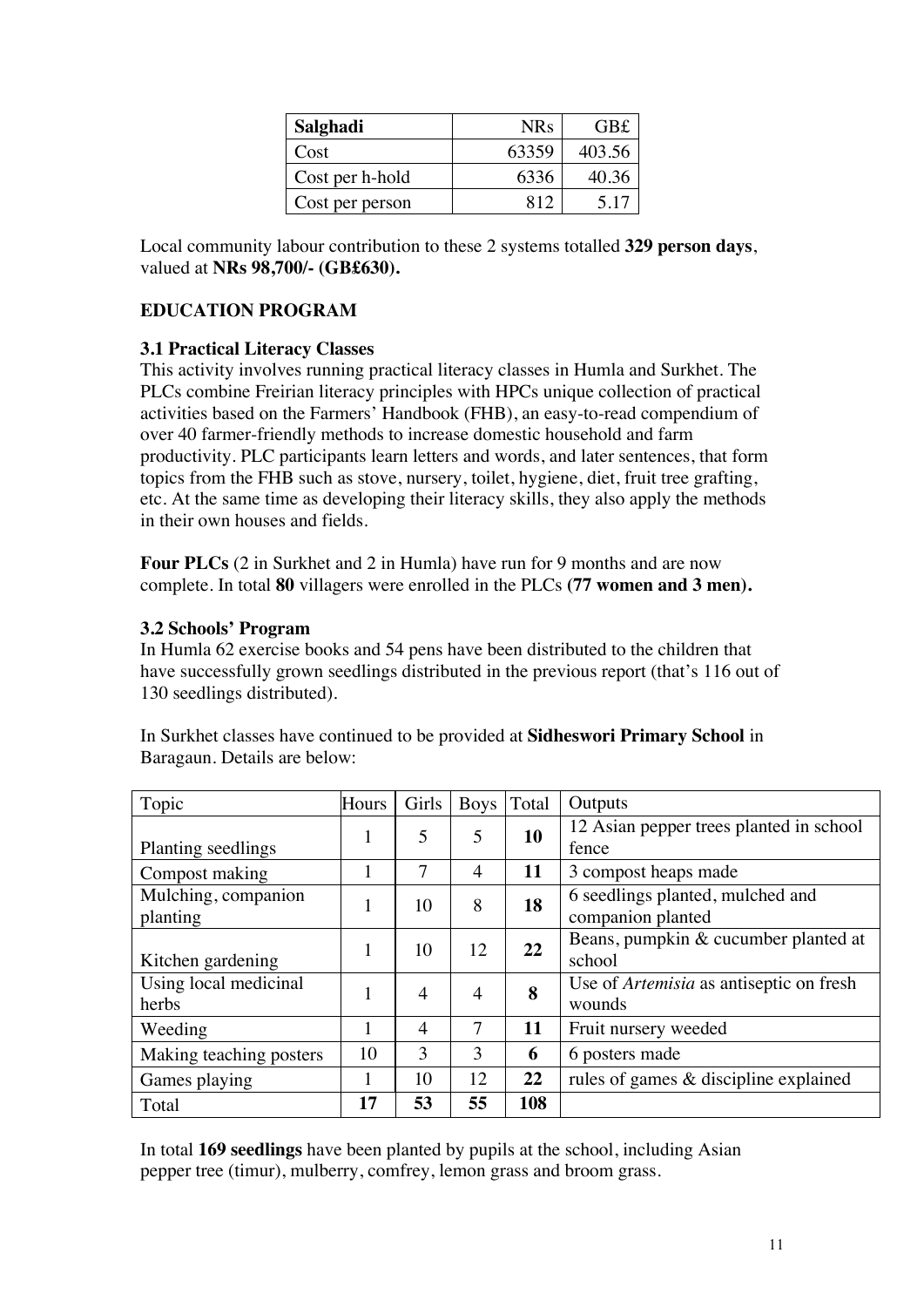As well as leading vocational classes, the HPC staff responsible for its school programs Mr Milan Khadka would step in to classes if teachers were absent to make sure there was an adult present, and would facilitate regular classes as well.

#### **3.3 Education materials**

This activity involves purchase and distribution of the Farmers' Handbook (FHB) to groups in HPC working areas. The first edition of the FHB was printed in 2001 (7500 copies), and a second edition has now been printed (1500 copies). This includes new chapters on **Hay Box Stove**, **Urine Collection and Use** and **SRI Rice Farming** as well as introductory chapters on **Climate Change** and **Value Chain Marketing**. In this reporting period **100 sets** of the FHB have been distributed to groups in Humla and Surkhet. In addition 500 copies of the **Livestock Health and Management** chapter have been separately printed and distributed, with additional information on herbal remedies for livestock included. Finally a video is being produced based on the Livestock Health chapter which will be completed during the next reporting period and shown to village groups.

#### **LIVELIHOODS PROGRAM**

#### **4.1 Beekeeping**

Training has continued in various aspects of beekeeping, in total 32 **farmers (4 women and 28 men**) from 6 villages have received training in a range of topics including hive management, wax processing and top-bar hive making. Details of training are given in Annex E (worksheet 3). In Surkhet as a result of training over the past 2 years there are **27 hives** (26 Newton and 1 top bar) belonging to **12 farmers in 4 villages** recorded as containing bees. Details of honey production are currently being recorded and will be presented in the next report.

#### **4.2 Vegetable seed production**

Following cooperation with the District Agriculture Office (DAO), in May a training in vegetable seed production was provided by the Chief Horticultural Officer Mr Padam Subedi. A total of **18 farmers (4 women, 14 men)** received the 3-day training at Baragaun RC. Topics on the training included:

- importance of seed saving maintaining purity
- 
- 
- 
- 
- 
- 
- development of seed methods of seed saving
- seed saving location selecting seed plants
- types of vegetable caring for seed plants
- pollination harvesting seed
	- crossing in varieties maintaining purity

In Surkhet farmers that have received seed production training have produced **2.6kg Broadleaf mustard, 2.8kg Daikon radish, 1.0kg Broad bean, and 0.5kg Fenugreek.** Of this, they have sown some themselves and exchanged most for other seeds produced in the community. Some have been sold, and some HPC has purchased to send to Humla.

#### **4.3 Sewing**

Following last year's training for apprentices in Surkhet, during this reporting period 5 apprentices comprising 2 women and 3 men from 5 groups in Humla were trained by sewing master Ganesh Nepali from Dalitbada (*Lokesh Janajoti* Group). Apprentices were each provided with a foot pedalled sewing machine on which they learned to cut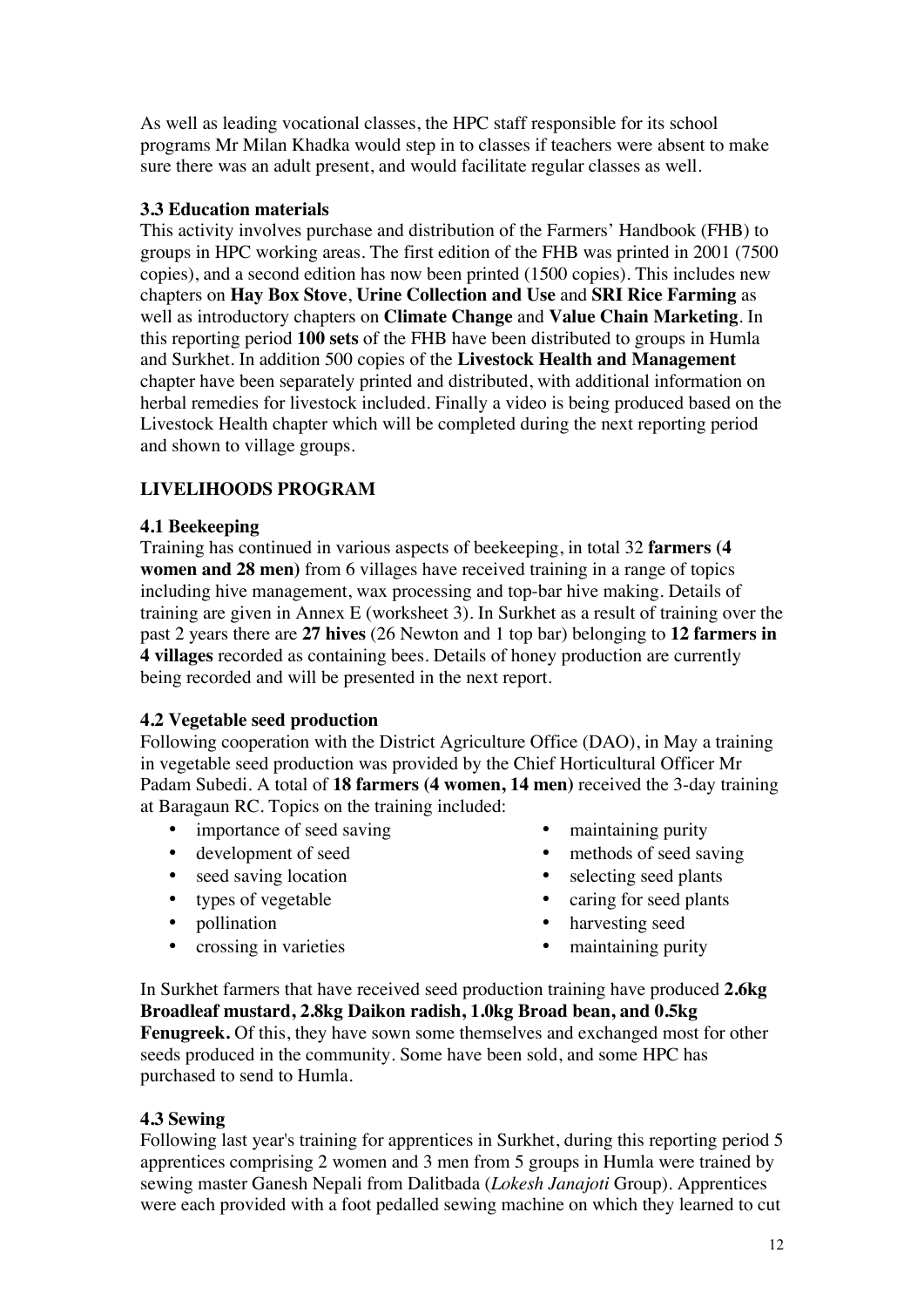and sew the traditional kurta suruwal (men's trousers and cross-over top), choli (women's cross-over top), shirts, trousers, pettycoat and other items. The training lasted for 3 months.

#### **Nettle Cloth**

In addition to the 3 spinning wheels reported previously, the District Handicrafts Office in Surkhet has provided another 2 wheels at 40% reduced cost. Villagers have started to produce yarn and samples were sent to Kathmandu for assessment. This has led to the first order for yarn, which is currently being produced.

#### **4.4 Herbs development**

Four farmers in Surkhet have continued to plant various medicinal herbs as demonstrations on their land, in kitchen gardens and agro-forestry/forest garden plots. To date **102 plants** comprising **18 species** of medicinal plants have been established. Examples are mint, wild basil *(Ocimum tenuiflorum)*, Bakaino *(Melia azadirach)*, wild asparagus *(Asparagus racemosus)*, and Asuro *(Adhatoda vasica)*. HPC is now researching into the viability of establishing a herbs processing plant in Surkhet, and possible 1 in Humla, as part of Phase 3 of its program, starting in October 2015.

#### **4.5 Cardamom**

The training in Cardamom cultivation and propagation was completed and detailed in the previous report. Farmers are continuing to propagate and plant cardamom as part of agro-forestry development on their farms.

#### **4.6 Mills**

Construction is complete of a multi output hydro Mill in between Chaurgaun and Pakhapani villages in Rajena VDC of Surkhet. The mill currently produces flour and de-husks rice, and can be further adapted to extract vegetable oil and even plank timber. Because the total cost of the mill was greater than HPC's budget, HPC groups in the area have paid 64% of the cost of this project with HPC contributing the balance of 36%. There are **362 beneficiaries (170 women and 192 male)** of mill from **60 households** in 6 villages: Ghatutol, Chaurgaun, Subbatol, Pakhapani, and including 2 villages (Gurung Gaun and Haraldada) outside of HPC's working area. Community labour contributions for the mill totalled **221 person-days** (3 women and 14 men for 13 days), valued at **NRs 66,300/- (GB£422)**.

In Humla **5 mills** (iron shaft with wheel) have been donated to HPC by Mr Krishna Dhakal of KP Enterprises Pvt., Surkhet, and have been distributed to groups in Madana VDC either to replace aging wooden mills or construct new ones. KP Enterprises have previously supplied HPC with mill equipment and fitted the solar system at Baragaun RC.

#### **CAPACITY BUILDING PROGRAM**

**5.1 Permaculture Design Course** No activities this year

#### **5.2 Trainers' Training**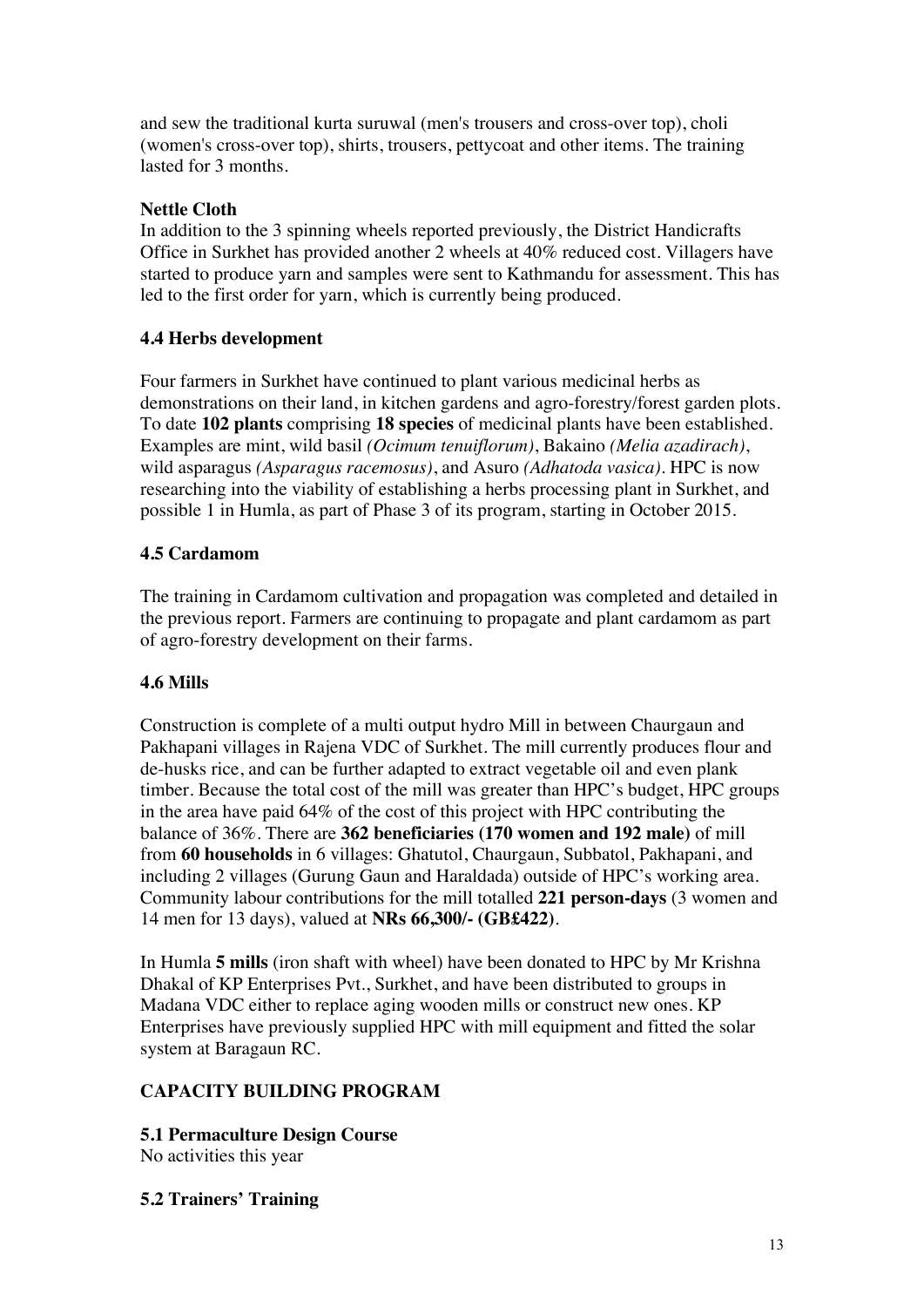No activities this year

#### **5.3 Organisational development**

A capacity building workshop for HPC has been held in Surkhet in September, with staff members from both districts attending. This has been an on-going training provided by specialist capacity building NGO *Sahakarmi Samaj* (meaning "Cooperative Society"). In this latest training held in September topics were:

- o Review of activities
- o SWOC analysis (strengths, weaknesses, opportunities, constraints) of organisation
- o Staff management structure and policy
- o Finance management policy
- o networking opportunities

From HPC, 2 staff from Humla and 6 from Surkhet attended, together with 6 board members and 1 village group representative, total **15 participants**.

*Sahakarmi Samaj* has played a key role in the organisational development of HPC over the past 3 years and continues to provide bespoke support both formally and informally.

#### **5.4 Farmers Field trips**

as detailed in previous report

#### **5.5 Farmer-Farmer extension**

HPC continues to facilitate on-going gatherings of farmers in both working areas (aside from all the farmers' trainings, see above 1.3) where they have an opportunity to review activities, sharing their experiences and discussing successes and challenges as well as giving their hopes and expectations of the overall program and planned activities.

Farmers from HPC groups in Madana VDC (Sirupata, Seri, Lotpata, Dapka, Satthi, Dalaitbada, Bhadauda and Chihi) on their way to a farmers exchange visit to "Shipti" Farm in Srinagar VDC. There they saw a cold store that could be adapted to their own area, vegetable seed production, medicinal herbs cultivation, and interestingly, mulberry agro-forestry using plants and ideas from Madana several years ago, when HPC staff were working for a different grass roots organisation partnered to a UK charity Appropriate Technology Asia.

In Surkhet Farmers representing 10 groups meet every 3 months. In the 4 meetings over the year 22 women and 92 men total 114 farmers have met. This sector includes the HPC farmers' festival, held in March and detailed in the previous report.

#### **Review and Evaluation Meetings**

Two review and evaluation meetings were held in Humla and Surkhet where group representatives and staff met to review activities over the past 12 months. Three questions were asked: what has gone well, what has been challenging, and what suggestions for improvement are there.

#### **Community contributions**